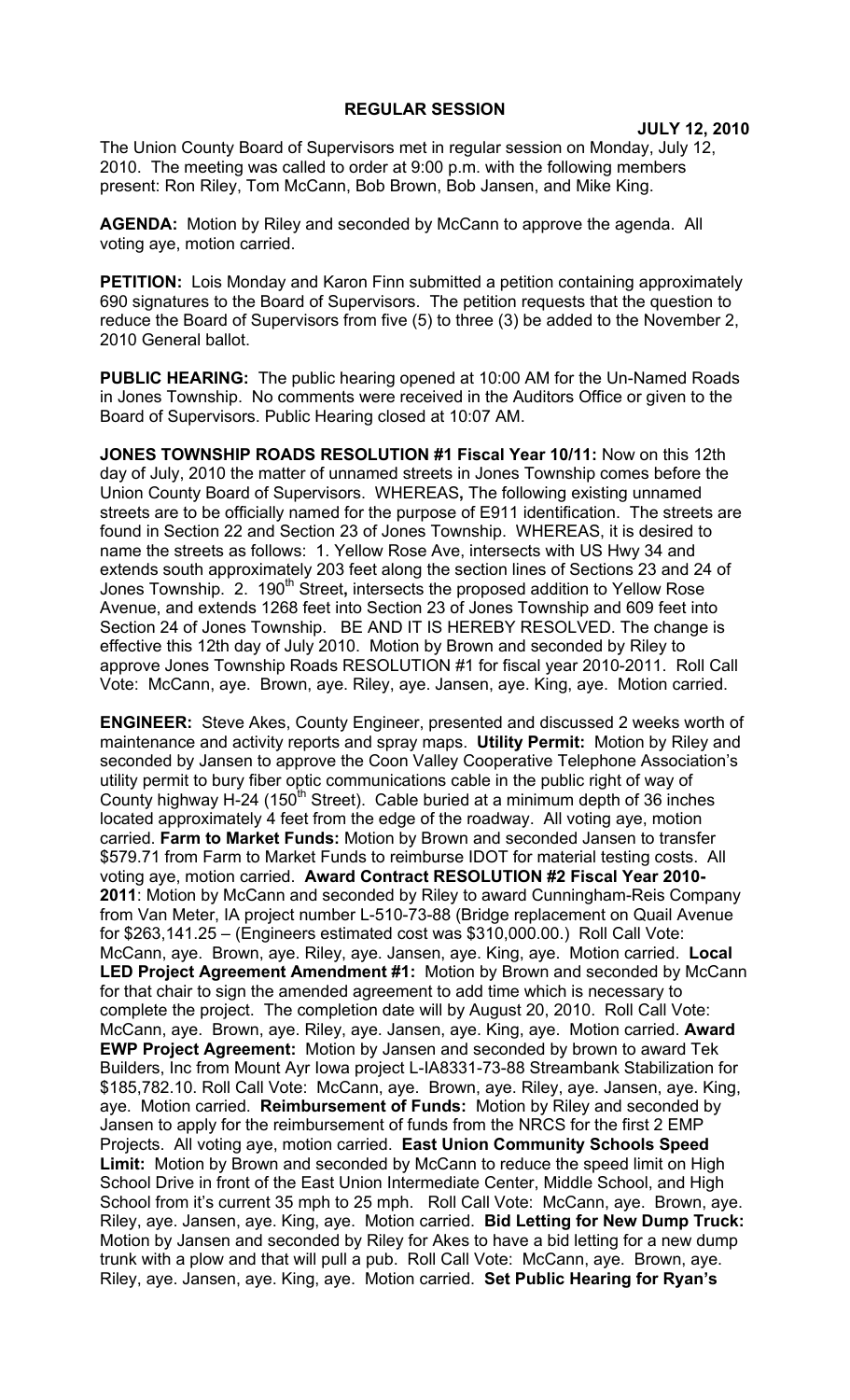**Road Addition Bid Letting:** Motion by Riley and seconded by McCann to set the public hearing for Ryan's Road Addition bid letting for July 26<sup>th</sup> at 10:00 AM. In the Union County Courthouse. Roll Call Vote: McCann, aye. Brown, aye. Riley, aye. Jansen, aye. King, aye. Motion carried.

**CLOSED SESSION:** Motion by Jansen and seconded by Brown to enter into Closed Session at 11:25 AM per Iowa Code 21.5 (a) / 22.7 Employee Matters. Roll Call Vote: McCann, aye. Brown, aye. Riley, aye. Jansen, aye. King, aye. Motion carried. Closed Session ended at 11:45 AM.

**STOP LOSS AGREEMENT WITH BARDON:** Motion by Jansen and seconded by Riley for the chair to sign the agreement with American National Insurance Company – Bardon for the Stop Loss Agreement. All voting aye, motion carried.

**RESOLUTION SETTING PUBLIC HEARING: RESOLUTION # 3** Resolution to fix a date for a public hearing on a Loan Agreement. WHEREAS, the Board of Supervisors of Union County, Iowa (the "County"), proposes to enter into a loan agreement (the "Loan Agreement") in a principal amount not to exceed \$3,980,000 pursuant to the provisions of Section 331.402 of the Code of Iowa for the general county purpose of carrying out projects in the Union County Road and Bridge Improvements Urban Renewal Area consisting of reconstruction of and improvements to county roads and bridges; carrying out a project in the Union County/Creston Urban Renewal Area consisting of paying the costs of County litigation; and acquisition of vehicles for the Sheriff and Emergency Management Agency, and in lieu of calling an election therefore, the County desires to institute proceedings to enter into the Loan Agreement by causing a notice of such proposal to be published, including notice of the right to petition for an election; and NOW, THEREFORE, Be It Resolved by the Board of Supervisors of Union County, Iowa, as follows: Section 1. The Board shall meet on the  $2^{nd}$  day of August, 2010, at the Union County Courthouse, Creston, Iowa, at 10:00 a.m., at which time and place a hearing will be held and proceedings will be instituted and action taken to enter into the Loan Agreement. Section 2. The County Auditor is hereby directed to give notice of the proposed action on the Loan Agreement setting forth the amount and purpose thereof, the time when and place where the said meeting will be held by publication at least once and not less than 10 nor more than 20 days before the date of said meeting, in a legal newspaper of general circulation in the County. The notice shall be in substantially the following form: NOTICE OF PROPOSED ACTION TO INSTITUTE PROCEEDINGS TO ENTER INTO A LOAN AGREEMENT IN A PRINCIPAL AMOUNT NOT TO EXCEED \$3,980,000 (GENERAL OBLIGATION) The Board of Supervisors of Union County, Iowa, will meet on the 2<sup>nd</sup> day of August, 2010, at the Union County Courthouse, Creston, Iowa, at 10:00 a.m., for the purpose of instituting proceedings and taking action to enter into a loan agreement (the "Loan Agreement") in a principal amount not to exceed \$3,980,000 for the purpose of paying the cost, to that extent, of carrying out projects in the Union County Road and Bridge Improvements Urban Renewal Area consisting of reconstruction of and improvements to county roads and bridges; carrying out a project in the Union County/Creston Urban Renewal Area consisting of paying the costs of County litigation; and acquisition of vehicles for the Sheriff and Emergency Management Agency. The Loan Agreement is proposed to be entered into pursuant to authority contained in Section 331.402 of the Code of Iowa. The Loan Agreement will constitute a general obligation of the County. The maximum rate of interest which may be paid under the Loan Agreement is 8% per annum. At any time before the date fixed for taking action to enter into the Loan Agreement, a petition may be filed with the County Auditor asking that the question of entering into the Loan Agreement be submitted to the registered voters of the County. By order of the Board of Supervisors of Union County, Iowa. Roll Call Vote: McCann, aye. Brown, aye. Riley, aye. Jansen, aye. King, aye. Motion carried.

**SUSPENDED TAX LIST:** Motion by Riley and seconded by Brown to approve the following persons, per the Department of Human Services, who still meet the requirements of continued eligibility for suspended taxes from the current 2008 tax billing, per Iowa Code Section 427.9. All voting aye, motion carried.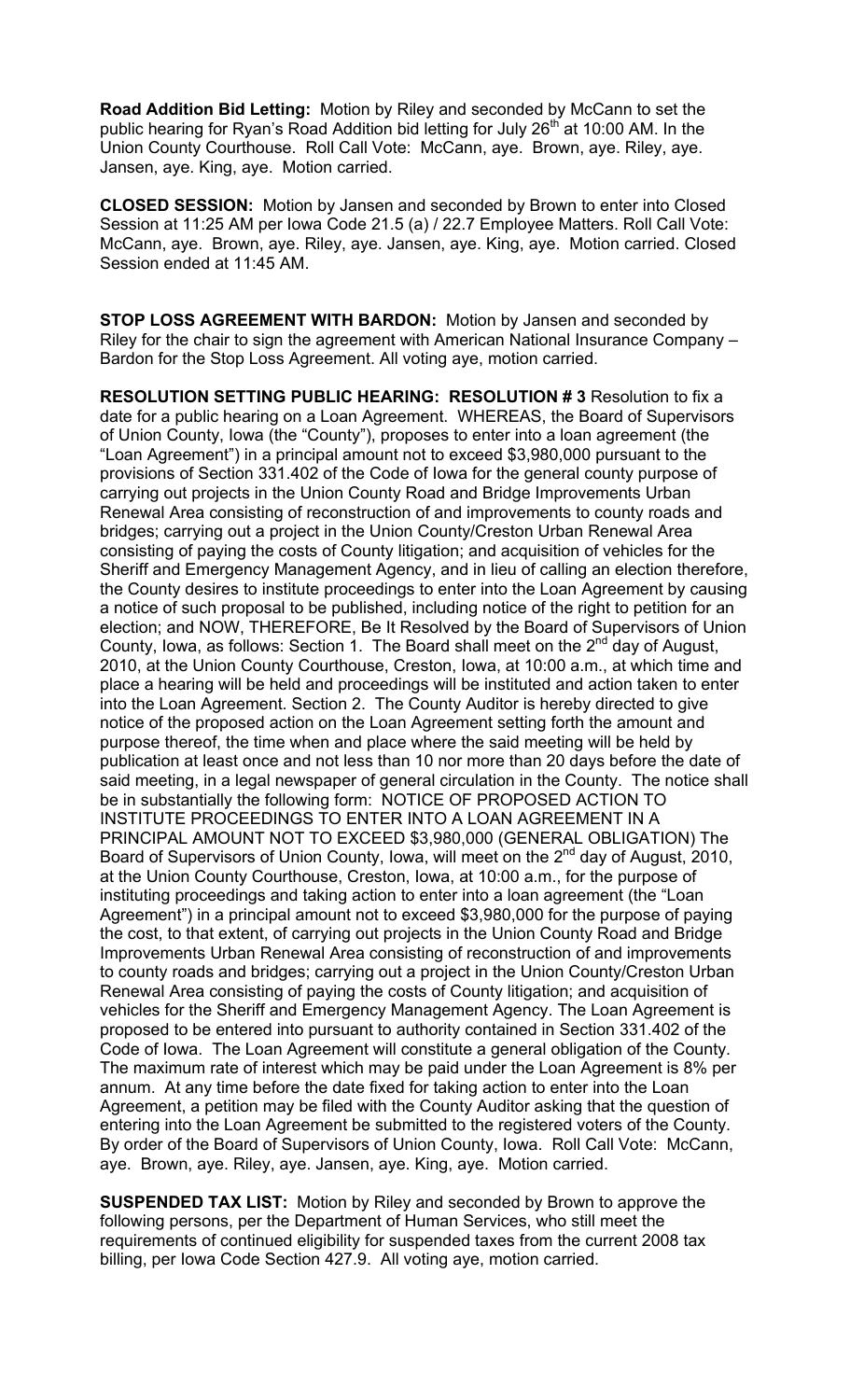**CLAIMS AND HANDWRITTEN CLAIMS:** Motion by Riley and seconded by Jansen to approve claims 108562-108686 and the hand written claims for: Teen Challenge of Midland for \$750.00, Southern Iowa Council for \$16,250.00, M&M Motors for \$22,349.00, Creston Water Works for \$14,089.00 and \$20,616.00. and the Union County Health Insurance for \$88,236.18, and \$16,610.74.

**FISCAL YEAR 10/11 SALARIES:** Motion by Jansen and seconded by Brown to approve the following salaries for Fiscal Year 2010-2011. All voting aye, motion carried.

## **FY 10/11 BOARD APPROVED SALARIES**

| <b>SUPERVISORS</b>                        |                       | <b>CONSERVATION</b>       |                     |
|-------------------------------------------|-----------------------|---------------------------|---------------------|
| <b>Robert Brown</b>                       | 23,013.52             | Doug Jones                | 42,774.75           |
| Bob Jansen                                | 23,013.52             | Joseph Mayhew             | 32,081.06           |
| Mike King (Chair)                         | 23,013.52             | Michael Hilger            | 29,942.33           |
| Tom McCann                                | 23,013.52             | Richard Stream(Seasonal)  | 11.00 hr            |
| Ron Riley                                 | 23,013.52             |                           |                     |
| Chair                                     | 1,350.00              | <b>BOARD OF HEALTH</b>    |                     |
|                                           |                       | Louis Boeckman            | 17.10 hr            |
| <b>AUDITOR</b>                            |                       |                           |                     |
| Sandy Hysell                              | 42,774.75             | <b>SECONDARY ROADS</b>    |                     |
| <b>Theresa Pudenz</b>                     | 32,936.80             | <b>Steve Akes</b>         | 88,500.00           |
| <b>Tandy Herr</b>                         | 31,225.57             | Larry Latham              | 57,024.92           |
| Britanee Ward (PT)                        | 12.50 hr              | Pam McCracken             | 34,381.10           |
|                                           |                       | Larry Murdock             | 18.10 hr            |
| <b>TREASURER</b>                          |                       | Jim Smith                 | 18.43 hr            |
| Kelly Busch                               | 42,774.75             | <b>Mitchell Morris</b>    | 18.02 hr            |
| Jenny Wheeler                             | 34,219.80             | <b>Michael Rollings</b>   | 18.02 hr            |
| Ellen Jensen                              | 32,081.06             | Gary Blazek               | 19.52 hr            |
| <b>Stacey Mohr</b>                        | 33,578.18             | Roger Tucker              | 18.36 hr            |
| Dennis Abel(PT)                           | 11.00 hr              | <b>Gary McNichols</b>     | 18.02 hr            |
| Ellie Miller(PT)                          | 10.00 hr              | Robert Marquart           | 18.36 hr            |
|                                           |                       | David Miller              | 18.02 hr            |
|                                           |                       | Donald Miller             | 18.02 hr            |
| <b>RECORDER</b>                           |                       | Robert Hepp               | 18.02 hr            |
| Pauletta White                            | 42,774.75             | Orval Auten               | 18.02 hr            |
| Phyllis Burkhalter                        | 34,219.80             | Dennis M Seddon           | 18.02 hr            |
| Radine Ward(PT)                           | 9.65 hr               | Dan Grosebeck             | 18.02 hr            |
|                                           |                       | Doug Proffitt             | 18.02 hr            |
| <b>BUILDINGS/GROUNDS</b>                  |                       | Kevin McVay               | 18.02 hr            |
| Paul Boden                                | 15.69 hr              | Jeff Eslinger             | 18.02 hr            |
| Gary O'Daniels                            | 10.66 hr              | <b>Scott Schultz</b>      | 18.43 hr            |
|                                           |                       | Jason Hayes               | 18.02 hr            |
| <b>ATTORNEY</b>                           |                       | Shawn Allen               | 18.02 hr            |
| Tim Kenyon                                | 72,537.97             | Luke White                | 18.02 hr            |
| <b>Teri Siddens</b>                       | 29,976.67             | Al Hysell                 | 14.42 hr            |
|                                           |                       | <b>Clint Vicker</b>       | 14.42 hr            |
|                                           |                       | David Erickson(Seasonal)  | 9.75 hr             |
| <b>SHERIFF</b>                            |                       | Michael Overton(Seasonal) | 9.75 hr             |
| <b>Rick Piel</b><br><b>Steven Maitlen</b> | 54,741.00<br>22.28 hr | Rick Ramaeker(Seasonal)   | 9.75 hr<br>13.26 hr |
| <b>Brian Bolton</b>                       | 20.57 hr              | Jared Johnson(Seasonal)   |                     |
| Dan McNeill                               | 21.78 hr              | <b>ASSESSOR</b>           |                     |
| Chad Woods                                | 20.57 hr              | Steven Haner Sr           | 45,800.00           |
| <b>Tracy Chapman</b>                      | 17.46 hr              | Vicki Smith               | 36,640.00           |
| David Danielson                           | 18.31 hr              | Joni Cook                 | 29,700.00           |
| Dorie Shiltz                              | 16.54 hr              |                           |                     |
| Josh Christensen                          | 15.76 hr              | <b>EMERGENCY MGMT</b>     |                     |
| <b>Whitney Nucaro</b>                     | 15.76 hr              | JoAnne Duckworth          | 35,000.00           |
| <b>Bradley Dukes</b>                      | 15.76 hr              |                           |                     |
| Curt Olson (PT)                           | 10.00 hr              | <b>SANITARY LANDFILL</b>  |                     |
| Lonnie Novy (PT)                          | 10.00 hr              | Amy Schultes              | 15.75 hr            |
| Chris Lane (PT)                           | 10.00 hr              | Richard Baker(PT)         | 11.67 hr            |
| Christie Bristow (PT)                     | 10.00 hr              | Michael Landers(PT)       | 15.00 hr            |
|                                           |                       | Elizabeth Edwards(PT)     | 9.00 hr             |
| <b>VETERANS AFFAIRS</b>                   |                       | Geraldine Ray (PT)        | 9.00 hr             |